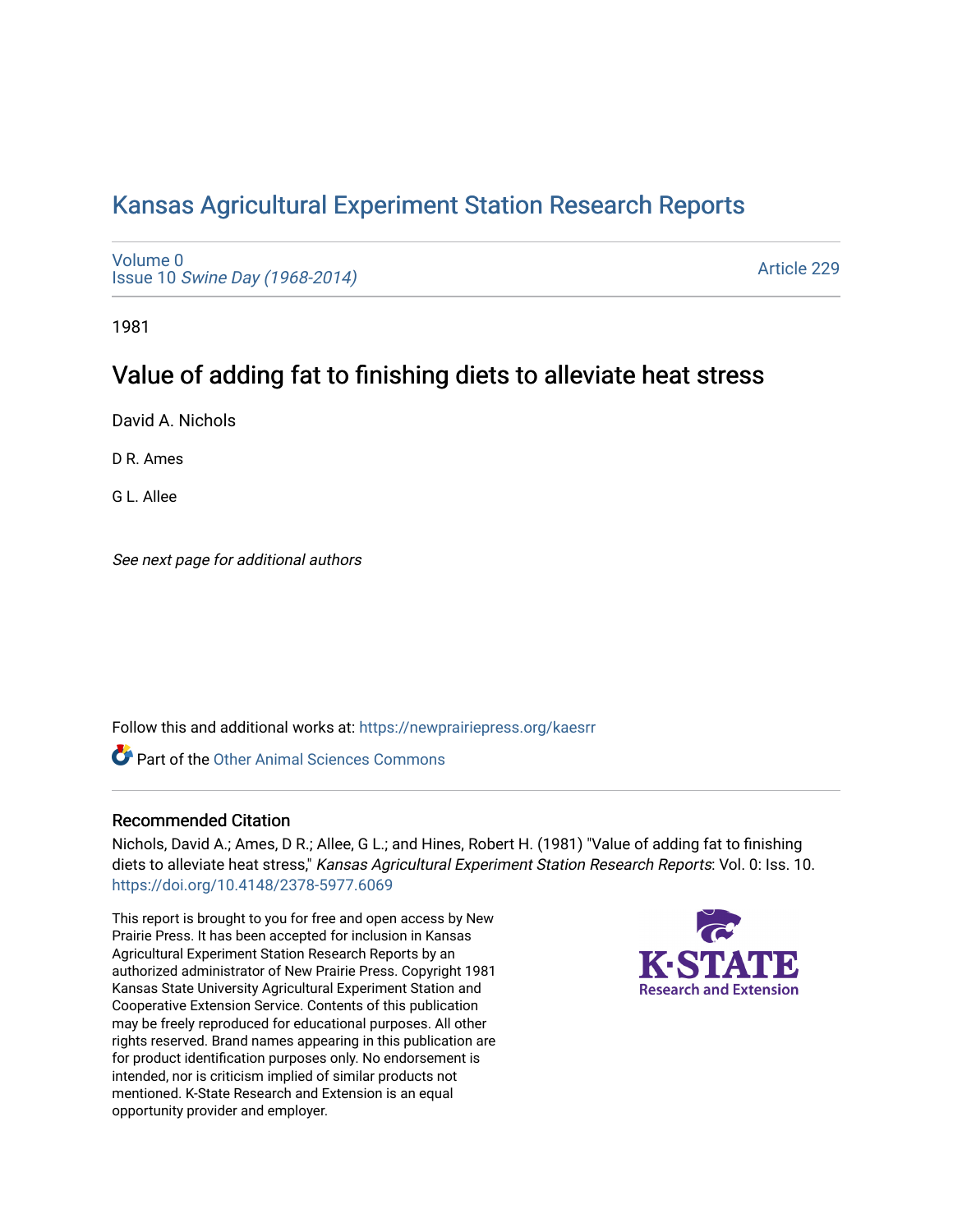# Value of adding fat to finishing diets to alleviate heat stress

### **Abstract**

Crossbred barrows, observed at temperatures of 62 and 95°F, were fed either a control or a fat added diet. Pigs housed at  $95\hat{A}^{\circ}F$  ate significantly less feed, gained slower, and were less efficient than littermates housed at 62 $\hat{A}^c$ F. Fat addition to the diet did not significantly influence performance when fed at 62 or 95°F. The addition of fat did not appear to reduce heat stress or improve performance when fed at the higher temperature.; Swine Day, Manhattan, KS, November 12, 1981

## Keywords

Swine day, 1981; Kansas Agricultural Experiment Station contribution; no. 82-128-S; Report of progress (Kansas State University. Agricultural Experiment Station and Cooperative Extension Service); 406; Swine; Finishing diets; Heat stress

#### Creative Commons License



This work is licensed under a [Creative Commons Attribution 4.0 License](https://creativecommons.org/licenses/by/4.0/).

#### Authors

David A. Nichols, D R. Ames, G L. Allee, and Robert H. Hines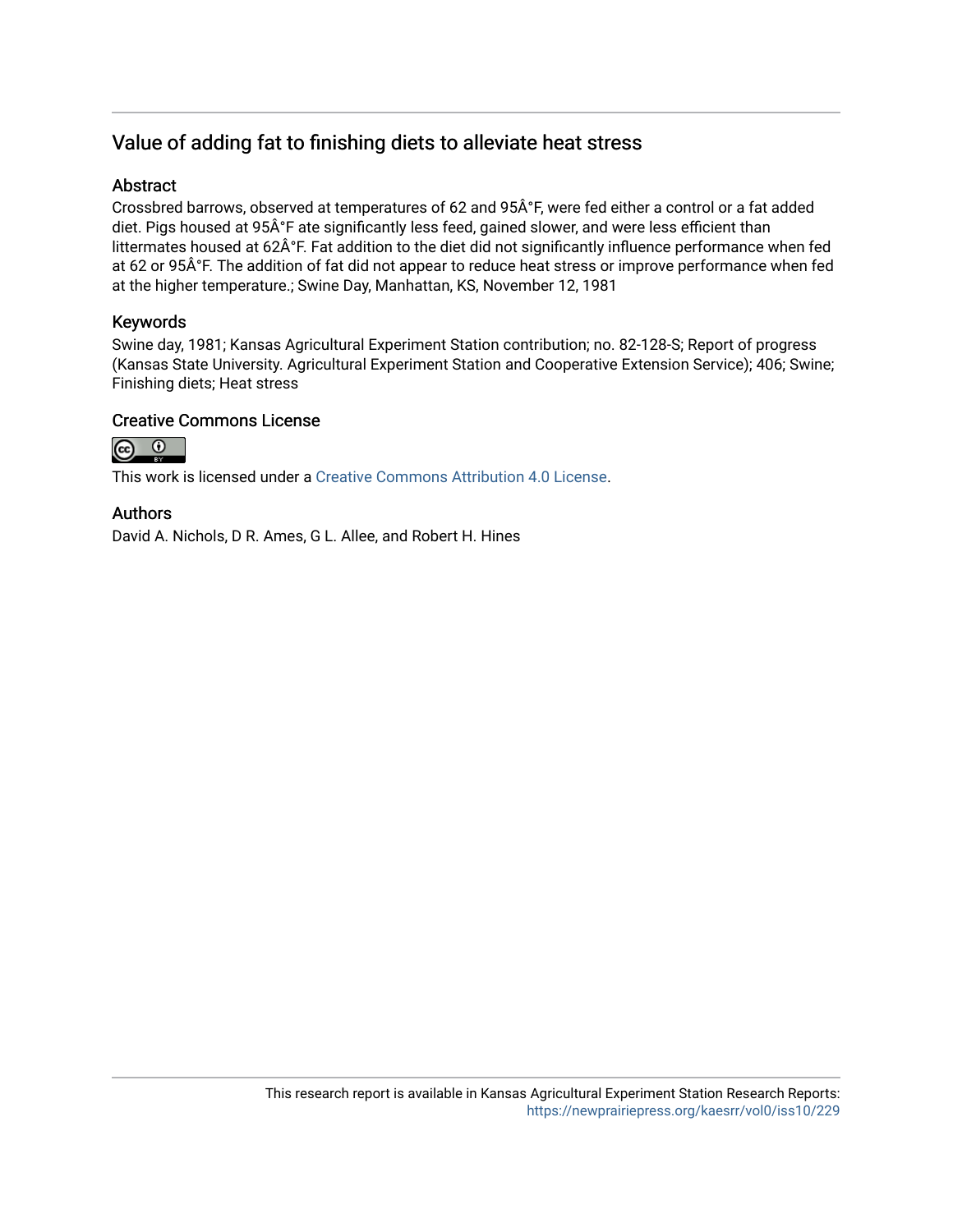

#### Summary

Crossbred barrows, observed at temperatures of 62 and 95ºF, were fed either a control or a fat added diet. Pigs housed at 95ºF ate significantly less feed, gained slower, and were less efficient than littermates housed at 62ºF.

Fat addition to the diet did not significantly influence performance when fed at 62 or 95<sup>0</sup>F. The addition of fat did not appear to reduce heat stress or improve performance when fed at the higher temperature.

#### Introduction

The major environmental factor influencing swine performance is temperature. During exposure to heat stress, energy for maintenance increases due to increased energy demands for panting and other methods of heat loss.

Manipulating diet during heat stress, such as by adding fat, might help alleviate the production problems of restricted growth, reduced appetite and reduced feed efficiency. We attempted to determine if fat was beneficial in reducing heat stress.

#### Procedure

Thirty-two crossbred barrows of similar genetic background were obtained for the study. They averaged 160 lbs. at the start of each trial.

The experiment was divided into two 28 day feeding trials. Temperatures of 62ºF and 95ºF were studied. Pigs were fed either a control sorghum soy-diet or the control diet with 5% fat added. All pigs were housed at 59ºF five days prior to the start of each trial. Temperature and lighting were constant and water and feed were supplied ad libitum. Temperatures were controlled in two environmental rooms (10 ft. x 12 ft.) divided into four equal sized pens with two pigs per pen housed on concrete slatted floors.

à

 $\frac{1}{2}$